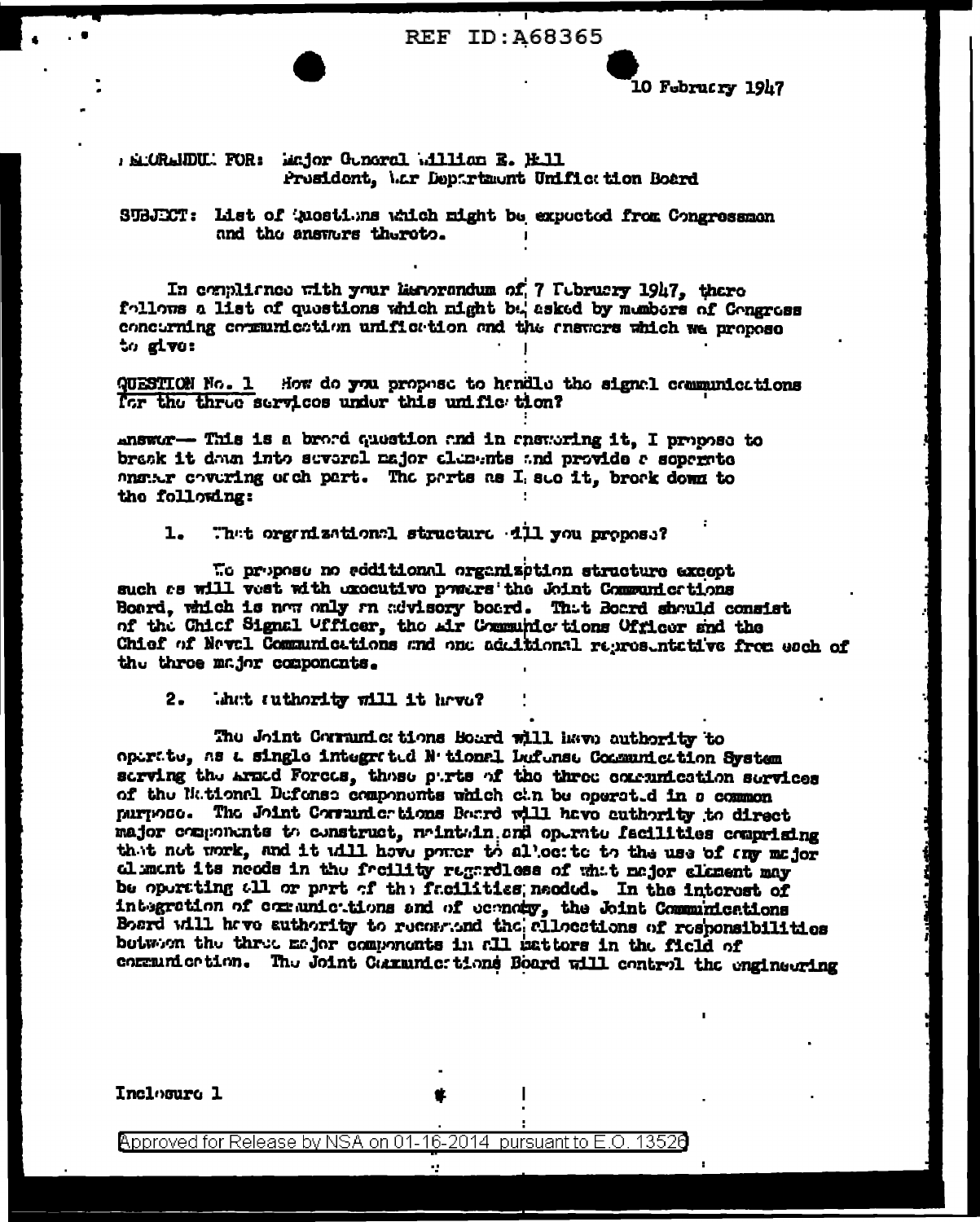**REF ID: A68365** 'f the integrated system and will allocate responsibilities for construction Theng the three rajor clements. This authority is derived from the Joint Chiefs of Stall to thich the Jaint Corrunications Board reports. The decisions of the Joint Communic tions Beard when approved by the Joint Uniefs of St. ff are sutheritative.

 $3.$ How does it exercise this suthority?

The Joint Communication Bourd will exercise its sutherity in two "ys: Its operting authority will be discharged through a single agency formed from the three major components and directly responsible to the Board. Joint Communications Borrd recorrented tions which have been approved by the Joint Chi fis of Staff will be axecuted by the three major sluments or by the werting agency of the Joint Communications Board as may be approunisted.

հ. Over what activities will it have jurisdiction?

The Barrd vill concern itself with all activities parteining to covaring tions. It will, therefore, recomend rajor policies concerning st nd rdiz ti n, rest rch and develogatnt, programmt, storige, mintenance, 'nd distribution to the extent necess'ry to prevent duplication and to secure the maximum in coordination. Such policies will be in accordance with the summunced directives of whiB and the JRDB. It will clso stenderdize equipment operating nothods and presedures. It will establish all signal steurity regulations governing the operation of the integrated communications system, and will coordinate the signal security regulations of the three armed strvicus.

5. What consolidations or contrius will be effected by the steps above?

Initially, no conspicuous sconvig con be ratlized. Homever, the traintation will encourage eventual economies of some magnitude. In the beginning, a formetrical test of the major components which perclied one enother may be found that to duplicite, and small economies may be effected by the elimination of such duplications. The unjor sconomics which may be effected will result from standardization of equipment, so that anonican industry in time of energoney will be confronted with a for simpler nameficturing problem. Duclie-tien of ruse rch and development activities, thich is almost in some insteness inevitable, can be held to a rinimum with a resulting compress It is that pessible that the stenderdize it a of equiplent will further a similifier tion of prodretant and of sterage and distribution of signal communication equipment. Similarly, it should be possible to use interchange-bly the training facilities of the three major components then the training of like personnel is concerned. These contracts will be varily grater than these affected by the climination ind reduction of communication circuits, but till requir much more time for final communitations.

NESIGNI's. 2 What control or sur rvision will the Joint Communications Beard extreis. The preservation of budgets and expediture of iggregated funds Athin the rad r components?

Answer- It will have no direct control. It will influence the preparation

inclosura 1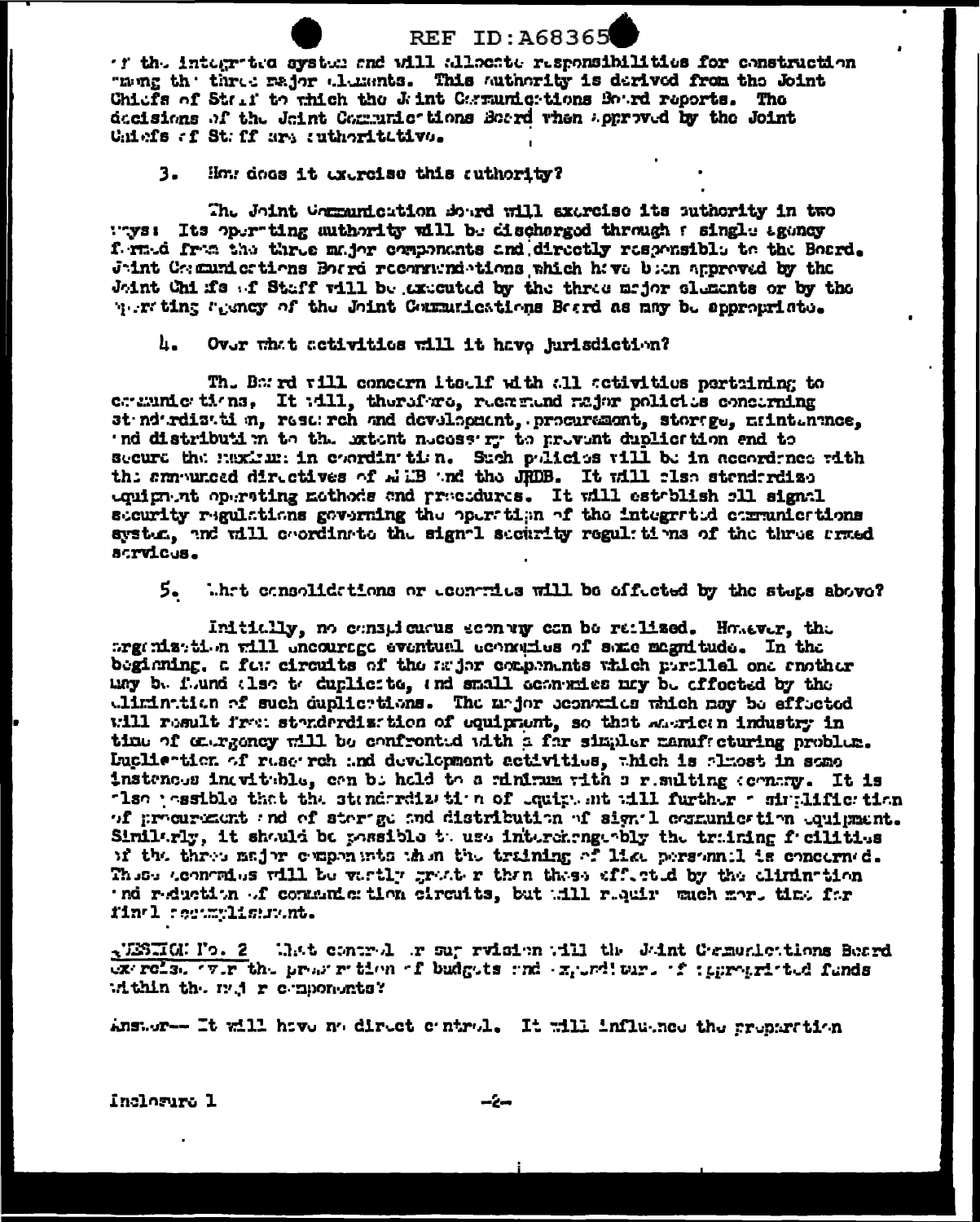of tudgets by its cocation REEspADitA68365 he three major commonents for construction, operation, training, research and development, procurement. storage, maintenance, and distritution. It will take cognizance of the failure of any major component to discharge the responsibilities assigned it by the Joint Communications Board: it will act through the Joint Chiefs of Staff to rectify the policy of the major component which is failing to meet its responsibilities. Its influence would be very similar to the staff supervision now exercised by the War Lepartment General Staff over fiscal matters of the technical services.

QUESTICN No. 3. What will be the relationship between the Joint Communications Bourd and the Commander of an overseas theater or department where all forces are under one command?

Answor -- The approved decisions of the Joint Communications Board will be executed by the theater commander. The theater commander should establish a theater Joint Communications Board to deal with intra-theater communication matters; the recommendations of that Board, when approved by the theater commander will be executed by the appropriate agency, at his direction.

WUESTION No. 4. Will the authority given the Joint Communications Board interfere with or undermine in any way the authority or responsibilities of the heads of the Mar Department, Mavy Department or the Air Forces?

Answer -- No. The Joint Communications Board derives its authority from the Joint Chiefs of Staff. The Joint Chiefs of Staff, after approving the recommendations of the Joint Communications board, will each implement those recommendations within his own component.

QUESTION No. 5. Could the unification of the War Department, Navy Department and Air Forces in the field of communications be brought about by giving the Joint Communications Board only advisory power with respect to matters concerning training, standardization, research and development, procurement, storage, maintenanco. and distribution?

Answer  $\log$  The organization of the three major elements in communications is strikingly different. In the War Departmont, all of these functions are grouped under the direct control of the Chief Signal Officer. In each of the other major components these functions are distributed among a diversity of commanders or authorities, and the representatives from the latter two elements on the Joint Communications Board, cannot, except by coordination and moral suasion, secure within his own element the implementation of the agreements made on many subjects. On the other hand, the Director of *ilaval* Communications has sole control for signal communications security within the Navy, whereas within the War Department, this activity is not under the Chief Signal Officer. The implementation of recommendations of the Joint Communications Board can be made only within each major component by direction of the commander of that major element, namely one of the Joint Chiefs of Staff.

QUESTION No. 6. If the communication organizations of the three components are us diverse as you say, do you think your unification scheme will fail unless the communication set-ups of the major elements are reorganized to have the same responsibilities?

-3-

Incleaure 1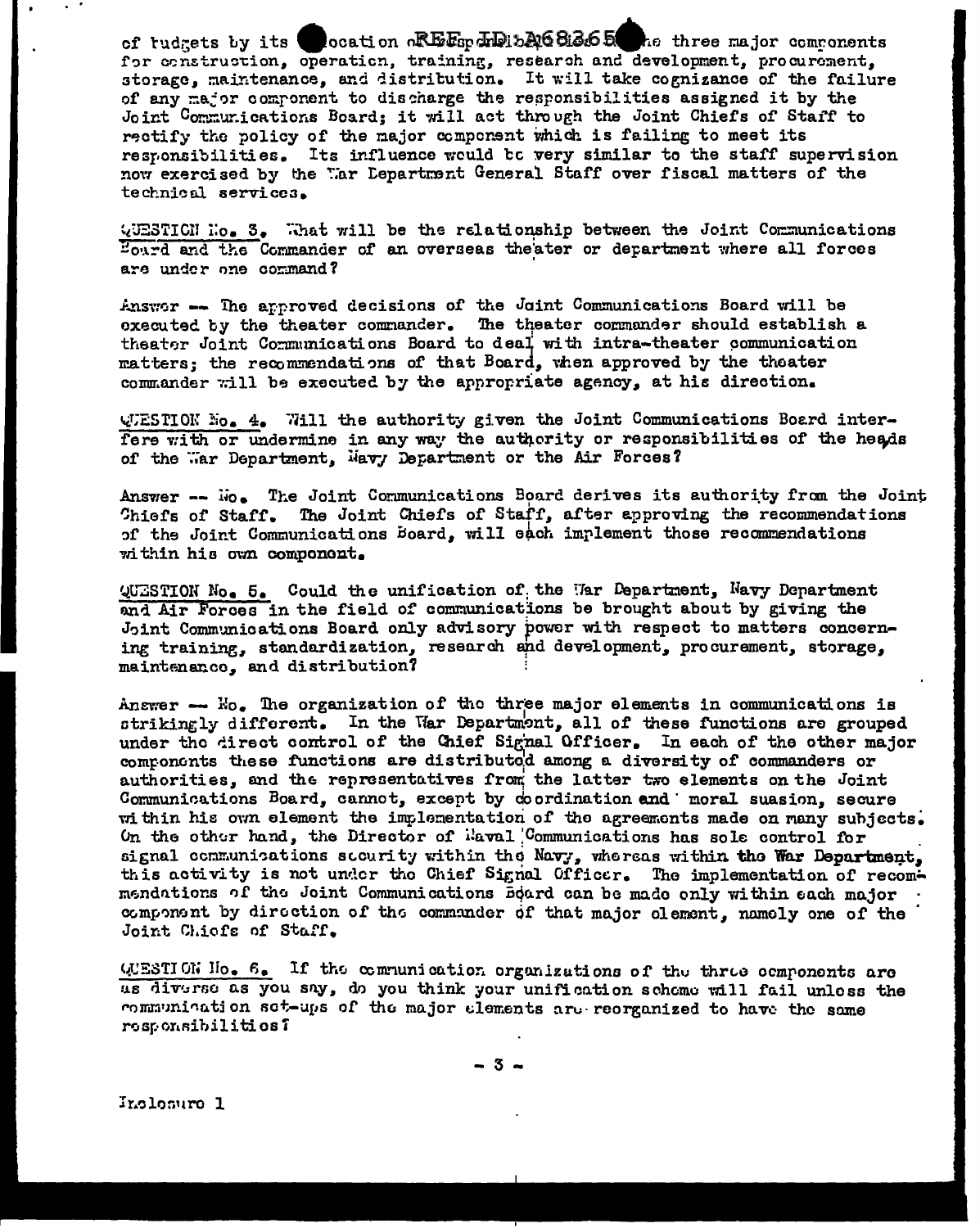Answer -- No, but me limum ecoREF, JPR cA68365 and relination without such a reorganization cannot be achieved.

QUESTION No. 7. What do you recommend Congress do to implement your viewpoints on unification?

Answer -- It is recommunded that when Congress authorized and empowers the Joint Chiefs of Staff, it likewise authorize and empower the Joint Communications Board as we have outlined.

QUESTION Mo. 8. Thy can you not organize a single agency for the Department of lational Defense and turn all communications over to it?

## $Answer -$

1. In the first place, communications is a function of command. Command can be exercised only through communications; and therefore, the responsibility for the success of communication can never be diverced from command. Each of the major components must have responsibility for its own essential command and operational communications.

2. In addition, there is a vast difference in the communication requirements of the three major components as soon as we get below the top acholons of command. There is little similarity between communication between ships and the communications which must exist between ground forces. nor is there any counterpart in eithor the Navy or the ground forces of the Airways Communication System which must link operation airports. At the lower levels, the operation of communications is bost done under the control of major component itself.

The provision of long lines communications services for the higher 3. cchelons of command is similar for the throe major components, but the intense preoccupation of any commander with his communications precludes his reliance upon an agency which is in no way under his control. The system we have proposed is a compromise of this principle in the interest of economy. That we propose is that the service best fitted. for various reasons, to operate a given communication facility shall operate it, but that the Joint Communications Board will allocate channels within that facility to the three major components in accordance with their needs. The major component having channel or channels allocated to it in that plant facility will establish at the ends of the channel its own terminal equipment; and from a message traffic viewpoint, will operate those channels. The compromise, in the interests of economy. lies in the fact that this major component is relying upon some other rajor component for the physical maintenance of the facility in which it has been allocated channels.

QUESTION Mo. 9. Thy can you not climinate nore duplicating circuits than you have indicated?

Answer -

1. You must distinguish between duplicate and parallel. In answering,

 $-4-$